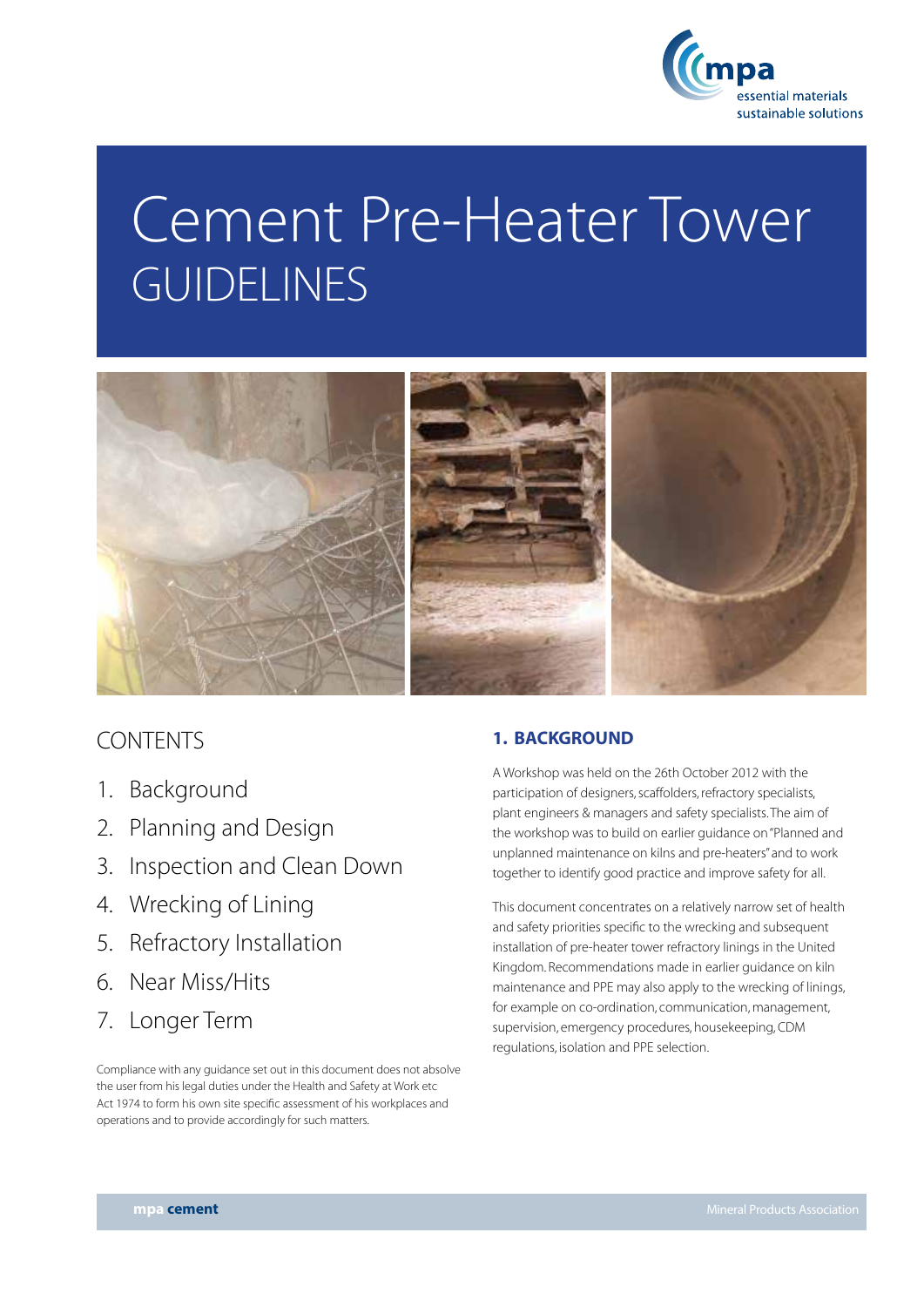# 2. PLANNING AND DESIGN

Plans should include measures to control the risks posed by falling refractory and other materials such as scaffolding poles and bricks; control the fumes and flash generated by welding activities; resolve potential safety conflicts between different groups of contractors working in the pre-heater tower (e.g. welders or those working overhead); ensure that safe working loads of platforms are observed; control the delivery and storage of contractor materials; facilitate materials handling and good house keeping; and to maintain good occupational health.

# Advance Planning

Certain engineering measures may need to be put in place prior to the shutdown. These relate to improved access, facilitation of safer working practices and the provision of access ports for the installation of the Pre-Heater Tower Safety Net.

It is recommended that increased research is carried out on the effects of alternative fuels on refractory and anchor performance. Additionally CARDOX use has increased with the use of alternative fuels and this has knock-on consequences for the liner.

# Recommendations

- l Above the Riser: Provide a lifting beam along with a 'coffin' door to facilitate 'working downwards'.
- Access Doors: Should be designed to facilitate the installation of platforms and allow the recovery of casualties by SKED/ Stretcher. Additionally the closer the door to the top of the cyclone, the lower the risk associated with falling refractory. Subject to structural constraints, increasing the number of doors reduces the loading on the working platform, as the distance between platforms can be reduced.
- Access Routes: Facilitate the flow of materials and equipment (including automated wrecking machinery) to and from the access doors by improving access routes.
- Reduce manual handling injuries and the risk posed by falling materials by designing routes and by providing hoists etc. to facilitate the movement of scaffolding poles and boards; and by designing wrecked material flow routes out of the preheater tower and then down to the ground level .
- Facilitate the inspection of refractory condition, for example, by considering the use of sub panels in steel work to allow the inspection of refractory and anchors.
- $\bullet$  If possible determine the condition of the refractory in advance of the shutdown by the use of cameras or by developing predictive tools based on refractory sampling.
- Install access ports to allow installation of the Pre-Heater Tower Safety Net.



Scaffold beam doors



Extra large access doors



Calciner cleaning hatches

# Planning & Design

The recommendations contained within 'Kiln Workshop Guide 1: Maintenance' need to be considered alongside the following guidance. In particular, participants on the 26th October 2012 reemphasised the importance of the early Involvement of all parties (including designers, scaffolders, refractory wreckers and installers) at the planning stage; the importance of 'one man in charge'; good communications including effective feedback; visible management and supervision; good standards of housekeeping, identification of confined spaces (along with suitable permits and controls); and isolation procedures.

l Increase research on the effects of alternative fuels.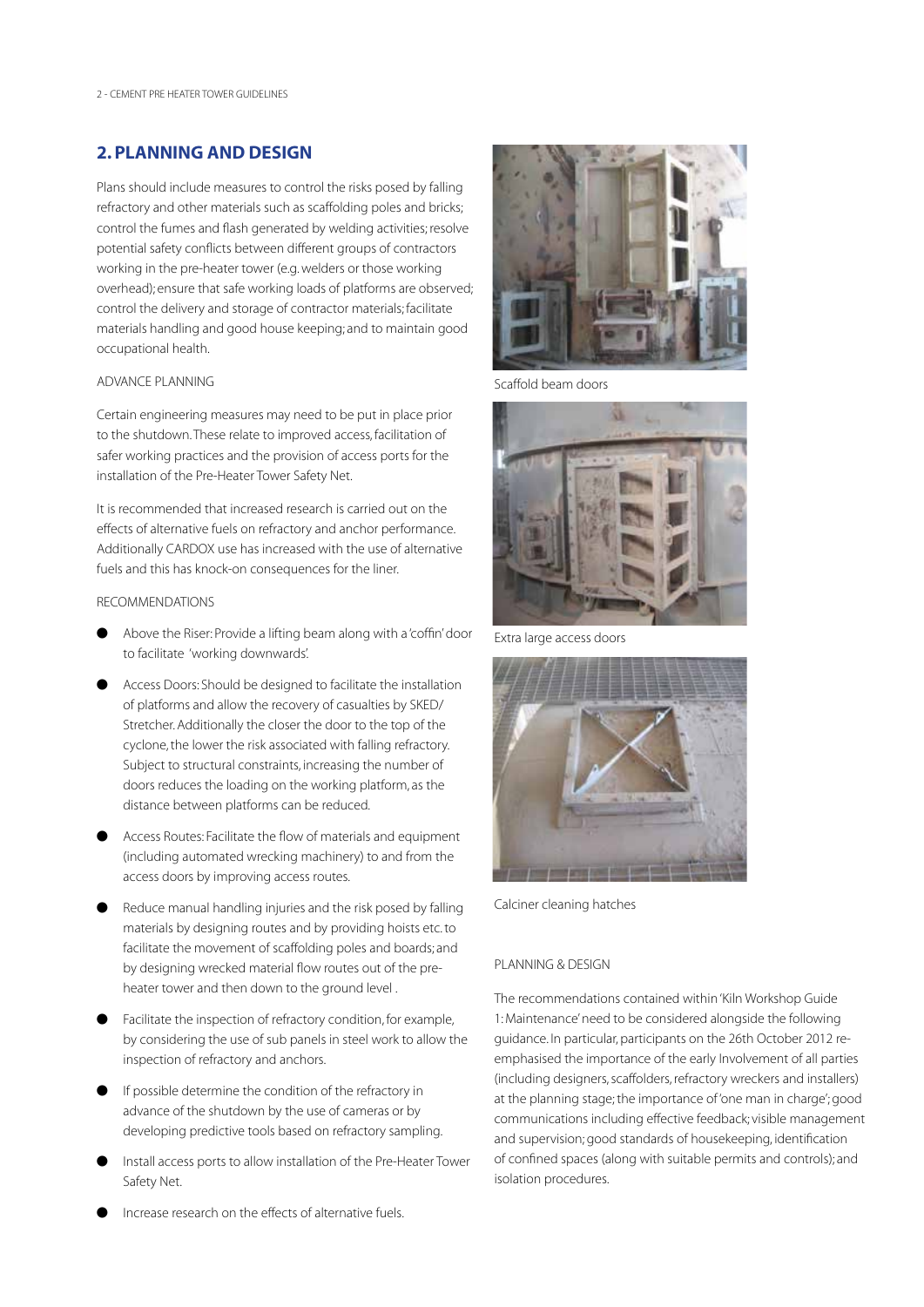*Design:* Every year requirements change and the change in design needs to be budgeted for. Improvements in computer software mean that plans can be tested before they are put into effect. Where required, there should be third party confirmation of the scaffold design and erection.

*Emergency Plans:* There need to be effective emergency plans that include the recovery of casualties. Equipment and individuals need to be prepared, for example, to retrieve casualties at height from the scaffolding. Dialling 999 does not constitute an effective plan.

*Scaffolding:* Scaffolders need to be involved at an early stage as sites need to know what scaffolders require. Fittings etc. should not be stored outdoors due to the issue of corrosion.

*Storage of Materials:* A suitable safe area, with due regard for vehicle and pedestrian segregation, should be provided for the storage of contractor tools, equipment and materials. The location of fire points and hydrants etc. should be considered when choosing this area.

*Safe Working Loads of Platforms;* are a key issue and should be taken into account at the design stage, along with the potential for impact damage from wrecked materials.

*Reduction of material build up*: Prior to the plant stop, as much build up should be removed as practical, e.g. by manipulating process conditions.

Safety standards should be maintained whether the work is planned or unplanned and as a general principle the order of work should be as follows:

Work from Top Down,

Initial External Clean

Install Safety Net

Full Clean Down

Re-Inspection

# **COMMUNICATION**

Contractors highlighted good practice at EDF where each day/task started with a pre-job brief where the contractors were involved in the plans and the method statements were gone through. This also happened for the 12 hour pm shift.

Meetings work best when all parties are involved (including company internal departments e.g. electrical and engineering don't under estimate the potential problems caused by lack of communication). The recommendations on co-ordination and communication contained within the 'Kiln Workshop Guide 1: Maintenance' should be considered.

# **SCAFFOLDING**

General access scaffolds are covered under 'General access scaffolds and ladders' HSE Construction Information Sheet No. 49.

Scaffold design and checking is covered under BS5975: 2008 Code of practice for temporary works procedures and the permissible stress design of falsework. This gives recommendations and guidance on the procedural controls to be applied to all aspects of temporary works, including scaffolding. The items to be considered in the design brief are covered in Section 8.

Table 1 gives the following guidance on the checking of designs and possible examples have been provided by the scaffolding industry:

## Category 0 scaffold

Scope - restricted to standard solutions only

Check - site design team

Context - basic as defined in TG20:08

Possible examples:

0.1 Access towers – multi lift with proper tie patterns – External scaffolds to all floors e.g. access to doors

0.2 Independents – multi lift with proper tie patterns – as above but longer scaffolds e.g. for ducting.

0.3 Birdcages light duty – multi lift with proper tie patterns – e.g. access for inspection to beam.

# Category 1 scaffold

Scope - simple designs with simple analysis methods only needed.

Check - site design team

Context - simple bridges with beams, simple loading bays founded on the ground, edge protection made from scaffold components.

Possible examples:

1.1 Bridge sections with beams not exceeding 6m span – e.g. to span over push floor cooler plates

1.2 Loading bays based out at ground level – External scaffolds outside doors to load small items of equipment / plant onto or small amounts of refractory bricks onto.

1.3 Edge protection – around holes, voids, doors, roof-lights – to restrict access to certain areas

1.4 Scaffolds built on top of roofs - should ensure sign off before work erected to confirm roof can take the load to be imposed on it

1.5 Scaffolds that are sheeted – for dust containment, weather protection

1.6 Hanging scaffolds (small)- simple 1 lift inspection hangar scaffold e.g. in Riser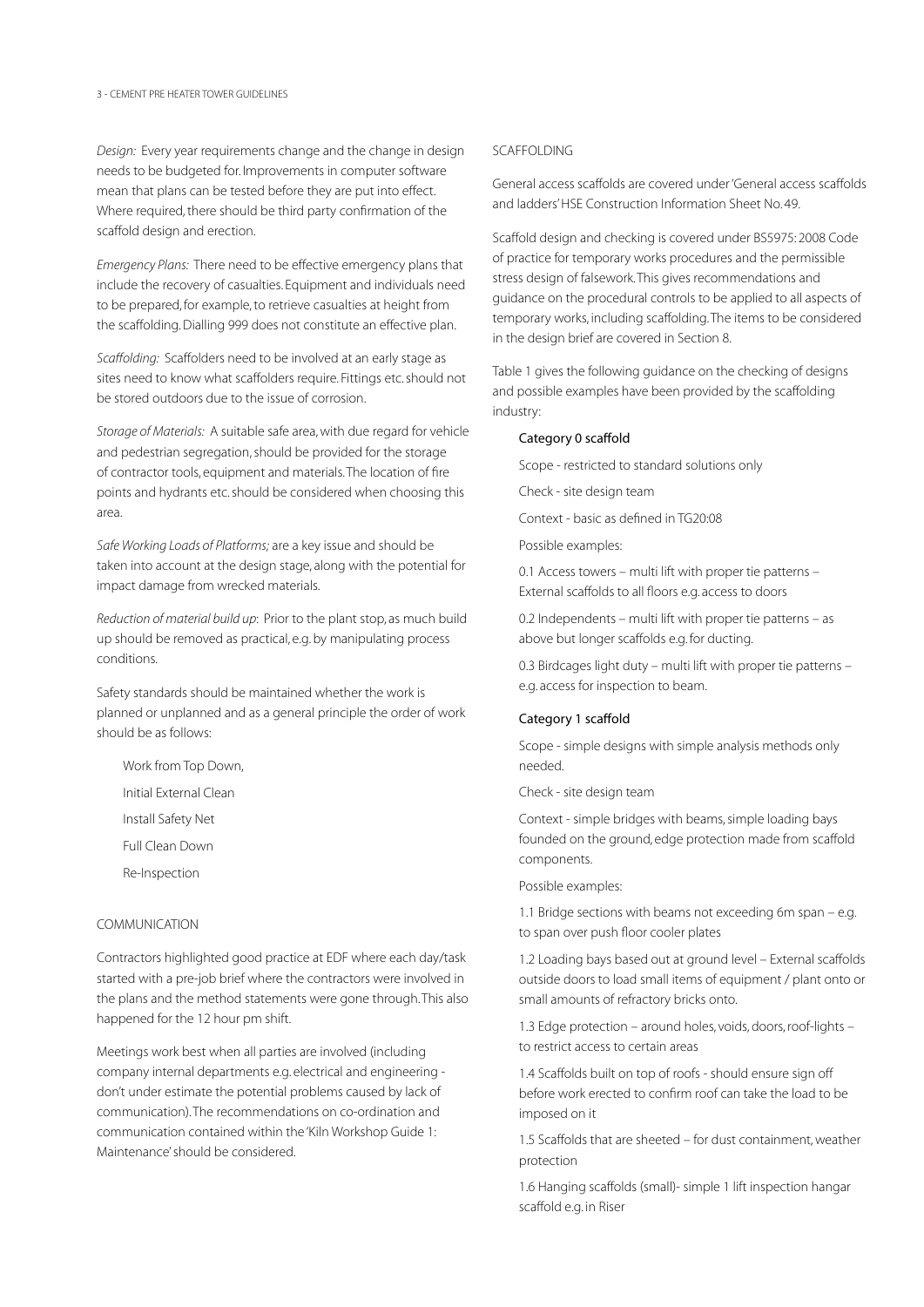# Category 2 scaffold

Scope - more complex or individual designs with a considerable degree of interpretation of loads/performance.

Check - by an individual not involved in the design and not consulted by the designer. Can be from the same or different organisation.

Context - public protection, complicated bridging arrangements, heavily loaded birdcages, scaffolds for vehicular access. Network Rail, London Underground and Highways Agency scaffolds will usually be either Cat 2 or 3 due to the increased risk of interaction with the public, even if simple scaffolds.

Possible examples:

2.1 Temporary roofs

2.2 Cantilever scaffolds – e.g. to extend existing scaffold over a void or a vessel

2.3 Large beam section over 6m span – Most major internals e.g. in Calciner and Cyclones

2.4 Heavy duty loading bays – for loading motors or gear boxes onto – the weight of the load must be pre-specified so the loading bay can be built accordingly

2.5 Scaffold where tie patterns cannot be met (buttresskentledge) – e.g. free standing scaffold for roof access

2.6 Truss out – e.g. out of window in pre-heater building for concrete repairs

2.7 Hanging scaffolds (Large) – Most major internals throughout the system

2.8 Protective fan – e.g. over door entrances, pedestrian walkways.

2.9 Network rail scaffolds

# Category 3 scaffold

Scope - complex or innovative designs, complex sequences of moving/construction, considerable exercise of engineering judgement.

Check - by another organisation.

Context - close proximity to working rail lines, scaffolding for structural support/shoring, access for the public.

Possible examples:

- 3.1 False work scaffold
- 3.2 Multi beamed areas
- 3.3 Complex or innovative designs
- 3.4 Considerable exercise of engineering judgement

A design check certificate should be produced for all categories, confirming that the design complies with all aspects of the design brief, the standards used and the loading conditions. HSE's understanding and interpretation of temporary works

management can be found in the inspectors guidance note: SIM 02/2010/04 http://www.hse.gov.uk/foi/internalops/sims/ constrct/2\_10\_04.htm

HSE have also prepared a checklist to clarify when scaffold design is required and what level of training and competence those erecting, dismantling, altering, inspecting and supervising scaffolding operations are expected to have obtained.

Design and inspection issues (HSE Checklist)

- l Unless a scaffold is a basic configuration described in recognised guidance e.g. NASC Technical Guidance TG20 for tube and fitting scaffolds or manufacturers' guidance for system scaffolds, the scaffold should be designed by calculation, by a competent person, to ensure it will have adequate strength and stability.
- All scaffolding should be erected, dismantled and altered in accordance with either NASC guidance document SG4 for tube and fitting scaffolds or the manufacturers' erection guide for system scaffolds.
- For scaffolds that fall outside the scope of 'Basic Scaffolds' as described in bullet point 1 (above), the design information should describe the sequence and methods to be adopted when erecting, dismantling and altering the scaffold, if this is not covered by published guidance as detailed in bullet point 2 (above).
- l Any proposed modifications or alterations outside a generally recognised standard configuration should be designed by a competent person.
- l Handover certificates should refer to relevant drawings, permitted working platform loadings and any specific restrictions on use.
- All scaffolding inspection should be carried out by a competent person whose combination of knowledge, training and experience is appropriate for the type and complexity of the scaffold he is inspecting. Competence may have been assessed under The Construction Industry Scaffolders Registration Scheme (CISRS) or an individual may be suitably experienced in scaffolding work and have received additional training under a recognised manufacturer/supplier scheme for the specific configuration he is inspecting.
- l A non-scaffolder who has attended a suitable scaffold inspection course and has the necessary background experience would be considered competent to inspect a basic scaffold (ie a Site Manager).
- The scaffold inspection report should note any defects and corrective actions taken, even when those actions are taken promptly as this assists with the identification of any recurring problems.
- To prevent use by unauthorised persons of incomplete scaffolds, relevant warning signs identifying the areas where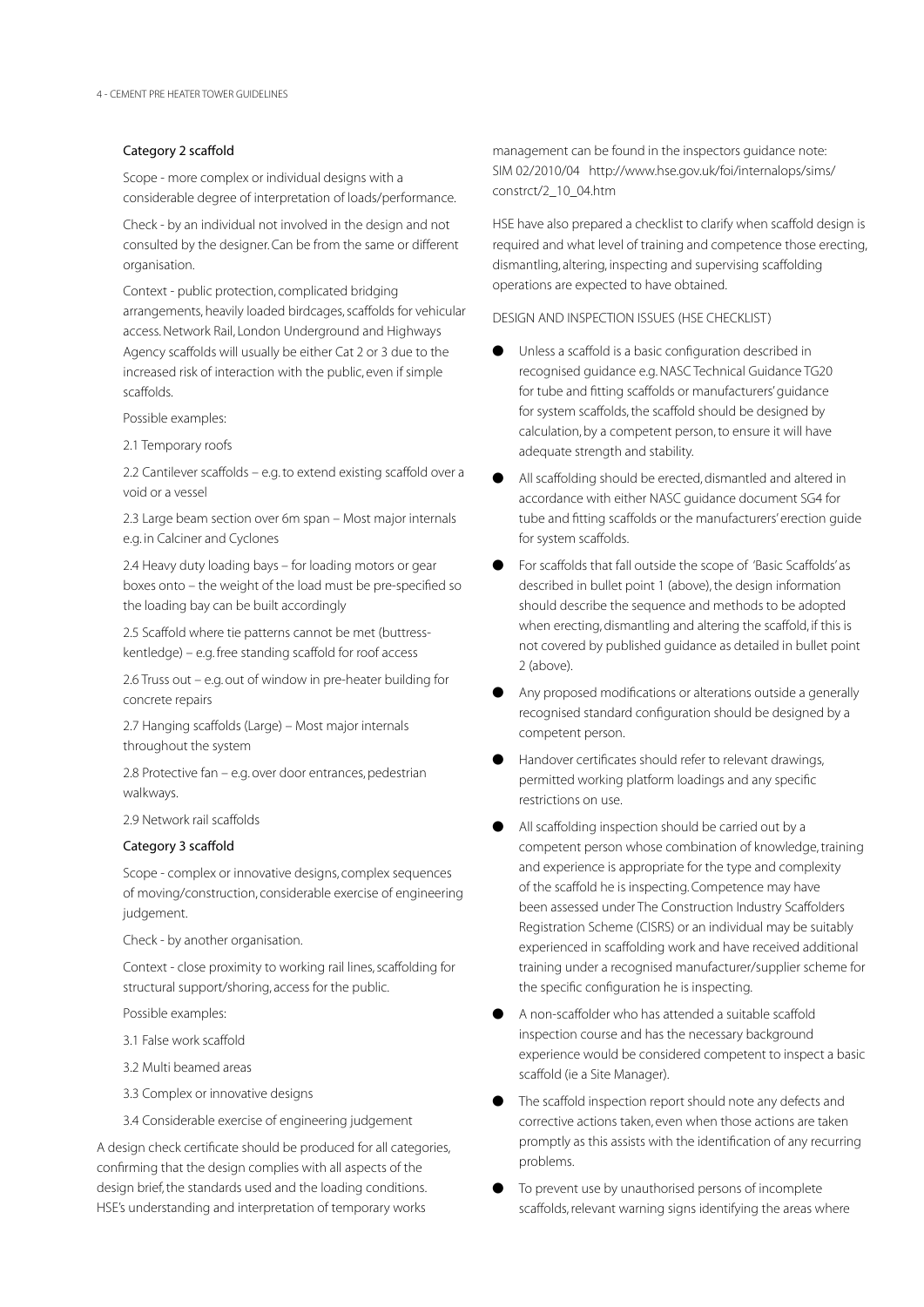access is not permitted should be displayed at the access points to these areas. In addition, access to the incomplete areas should be prevented by suitable physical means.

# Competence and supervision issues (HSE Checklist)

- All employees should be competent (or in the case of trainees, supervised by a competent person) for the type of scaffolding work they are undertaking and should have received appropriate training relevant to the type and form of scaffolding they are working on.
- l Employers must provide appropriate levels of supervision taking into account the complexity of the work and the levels of training and competence of the scaffolders involved.
- As a minimum requirement, every scaffold gang should contain an appropriately qualified scaffolder for the type and complexity of the scaffold to be erected, altered or dismantled. This may be an individual who has received training under an industry recognised training scheme, e.g. CISRS, and has been awarded the scaffolder card or someone who has received training under a recognised manufacturer/supplier scheme, to the limit of the configuration(s) involved.
- Trainee scaffolders should always work under the direct supervision of a qualified scaffolder (i.e. a Working Foreman). Scaffolders are classed as 'trainees' until they have completed the approved training and assessment required to be deemed qualified.
- l Erection, alteration and dismantling of complex designed scaffolding (e.g. suspended scaffolds, shoring, temporary roofs etc.) should be done under the direct supervision of a competent person. This may be a qualified Advanced Scaffolder, a Design Engineer providing they possess the necessary industry experience or alternatively an individual who has received training under a recognised manufacturer/ supplier scheme to the limit of the configuration(s) involved.

# 3. INSPECTION AND CLEAN DOWN

As with all working, operations during inspections and cleaning should follow the hierarchy of control. The aim should be to eliminate risk by external working where possible and where entry to the pre-heater is necessary to introduce procedures to strictly control any residual risk.

# 3.1 Pre-Initial Inspection Clean down

# Recommendations

A pre-inspection clean down of cyclones, riser ducts and bars should be undertaken externally using air lance/water blasters/CARDOX/gyro whips etc.

## 3.2 Initial Inspection

# Recommendations

- The initial inspection of all areas should be carried out from an external safe point following the cooling down period of the system.
- Only competent and experienced personnel should carry out the inspection.

#### 3.3 PRE-HEATER TOWER SAFETY NET

### Recommendations

**•** The Pre-Heater Tower Safety Net should be installed before anyone enters the cyclone of the pre-heater tower.

### Hanson Safety Net

As part of Hanson Cement's 2012 Zero Harm objectives, the engineering department came up with a netting system, installed at the start of the shutdown, to retain the roof refractory. Working with a leading UK netting company Huck Tec Ltd (http://hucktek. co.uk/) the original ideas were turned into a working design which prevents any cyclone roof material falling onto people during maintenance.



Figure 1: Cyclone roof with partially wrecked refractory

# How it Works:

Ropes are dropped through access ports in the roof of the cyclone

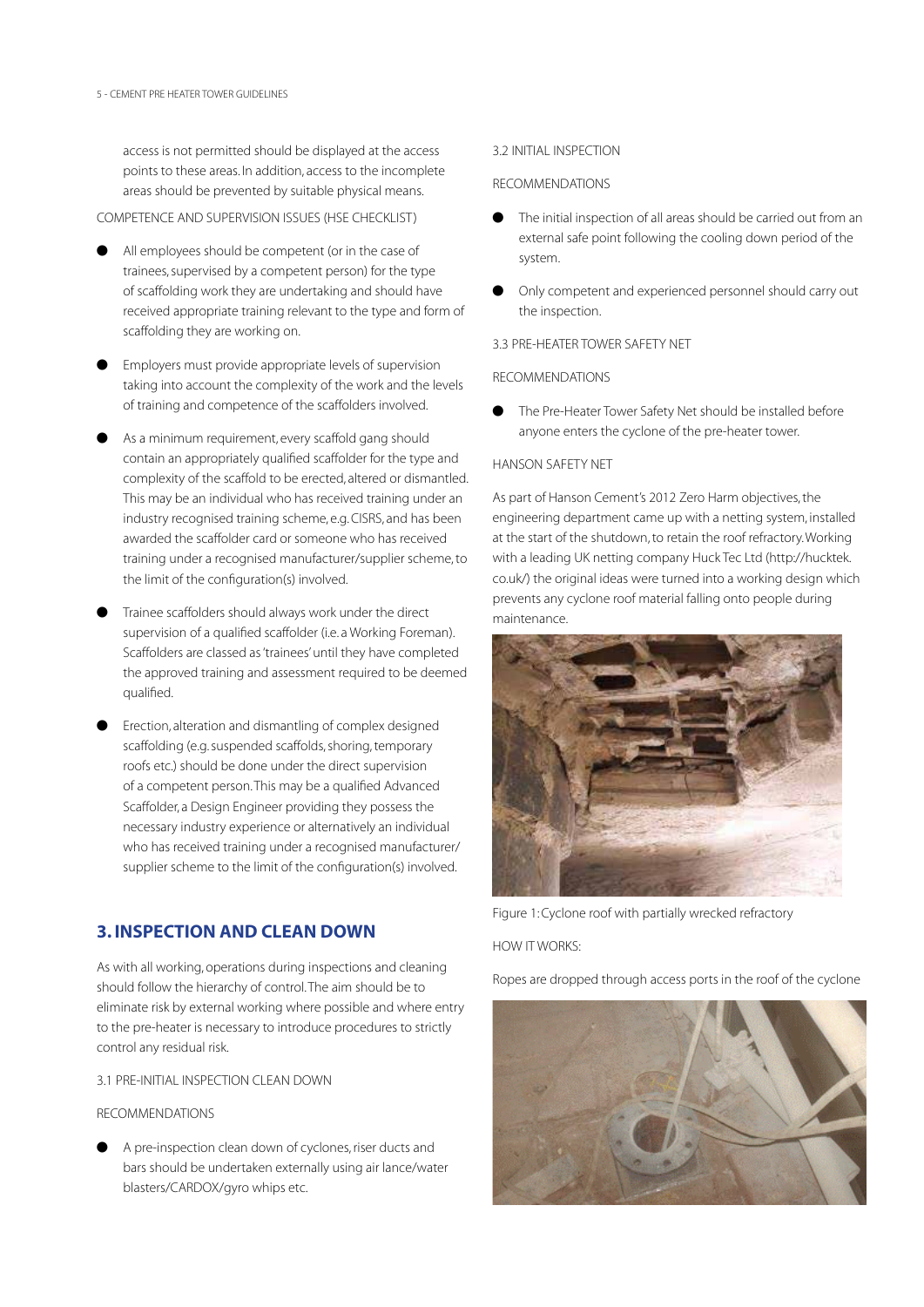The ropes are then hooked and dragged through access doors



The ropes are then connected to the net on the outside of the cyclone



The connected net is then fed back into the cyclone through the access door



The connected net is then pulled up to the underside of the roof



The ropes are pulled out through the cyclone roof, disconnected and the tensioning rods are fitted through the brackets and tensioned.



The nets are tensioned and pulled up tight to the underside of the roof and the refractory roof is restrained.



The net mesh size is 100mm and the gap between the net sections is 50mm. The net can restrain 5 tonnes and there is also an option to fit side netting if required. It is believed that the provision of port holes in brick lined cyclones should not be an insurmountable problem.

# CEMEX DEVELOPMENT

During the annual maintenance project at CEMEX's Rugby works, the safety net was modified to suit their purposes; so that the individual net sections were stitched together and a fine mesh inner net was incorporated to catch smaller debris.

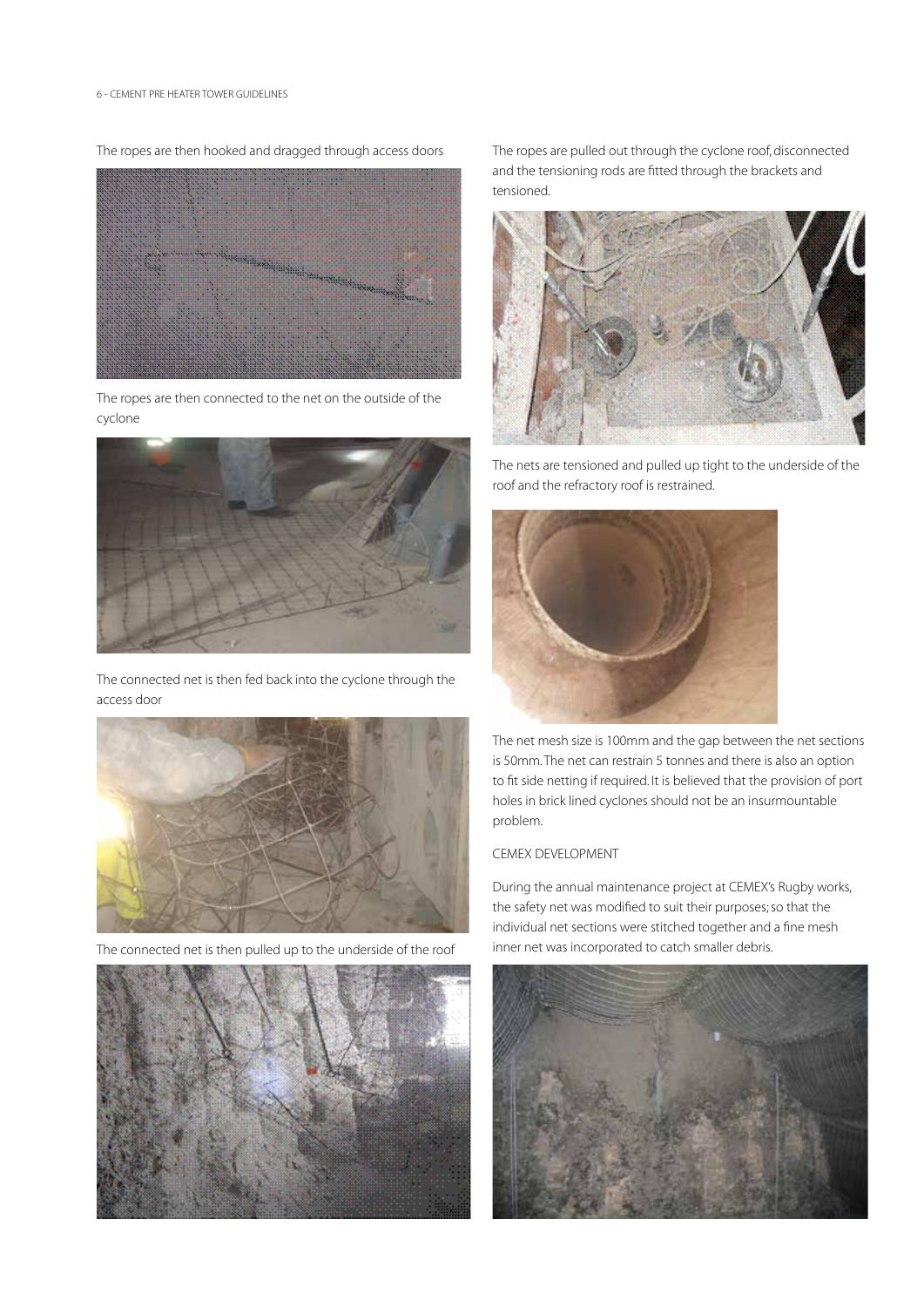#### **RECOMMENDATION**

**•** Design changes should be put in place to accommodate the use of the net.

# 3.4 Clean down

# Recommendations

- Permit to Work must say its safe to enter.
- The clean down should be achieved by:
- Use of air lances/ bars/high pressure water through poke hole doors etc (i.e. remove as much build up as possible using an external method).
- Build scaffolding access to clean down areas and undertaking cleaning.
- Or
- **By provision of Bosun's chair access to clean down areas.**

And

- $\bullet$  Access to the kiln should be prevented when the pre-heater is being cleaned down.
- The issue of alkali burns must be addressed through risk assessment, safe working procedures and inductions.

# **Best Practice: Access following external clean down**

- A Senior Manager (Works Manager or Production Manager) should authorize the first entry into high risk areas e.g. kilns/ cyclones/riser area where there is a potential for a materials fall. This should be preferable done in writing.
- Consideration should be given to repeating the procedure when conditions change, for example temperature, material contraction or when unexpected conditions arise.

# 3.5 Re-inspections

Knowledge, understanding and expertise are required, due to the dynamic situation created by the cooling process; and efforts need to be made to check the anchorage of the monolith. New shell designs and the use of brickwork at Hope works have facilitated the sampling and overview of anchor points.

# Recommendations

- $\bullet$  A re-inspection should be carried out after the clean down by a competent person.
- l Further re-inspections should be carried out on a frequent basis (at least daily).
- Inspect linings and anchor integrity by:
- Inspection ports.
- Considering the use of Refractory "tell tale" devices.
- Visually following access scaffold erection.
- Isolate feed pipes to cyclones.
- Insert plate blades. Best practice is the use of pneumatic valves.
- Erection of scaffold access to be undertaken by competent persons.
- Re-inspect regularly and whenever conditions change (this includes the night shift).

# 4. WRECKING OF LINING

Subject to the constraints of plant layout and geometry; sites need to work closely with wrecking companies to facilitate the use of automatic wrecking techniques, where possible. Along with falling refractory, one of the most critical safety issues during pre-heater tower working is ensuring that working platforms do not become overloaded.

### **RECOMMENDATIONS**

# SCAFFOLD PLATFORM

- The scaffold platform should be suitable for wrecking operations i.e. fit for purpose regarding access to wrecking areas (i.e. no over-reaching) and with an appropriate load bearing specification.
- l Normal scaffolding inspection regimes should be stepped up due to the increased potential for impact damage on scaffold boards.
- **•** Protection scaffolds should be used as standard (segregation) scaffold platforms with mattress and edges closed for example by use of profile boards, sandbags, expandable foam and sheeting). Double netting should be provided on hand rails from Bottom to Top.
- l Wrecked material must be regularly cleared for safe access/ egress and to avoid overloading of scaffold structure. MAKE IT EASY TO REMOVE WASTE (e.g. by providing conveyors/tracked dumpers). Ideally the route for waste should be out of the preheater tower and then down.
- l Loading of platforms needs to be constantly policed and awareness of the dangers posed by overloading should be raised through tool box talks, Safe Working Practices, Risk Assessments and Method Statements. Simple information on loading (e.g. what does a tonne look like) and the requirement to spread the load across platforms needs to be provided to wreckers. A regular inspection regime should be introduced and a new Inspection/assessment should be carried out after every incident (e.g. when the scaffold has been struck by falling material).

# Make this a visible felt leadership focus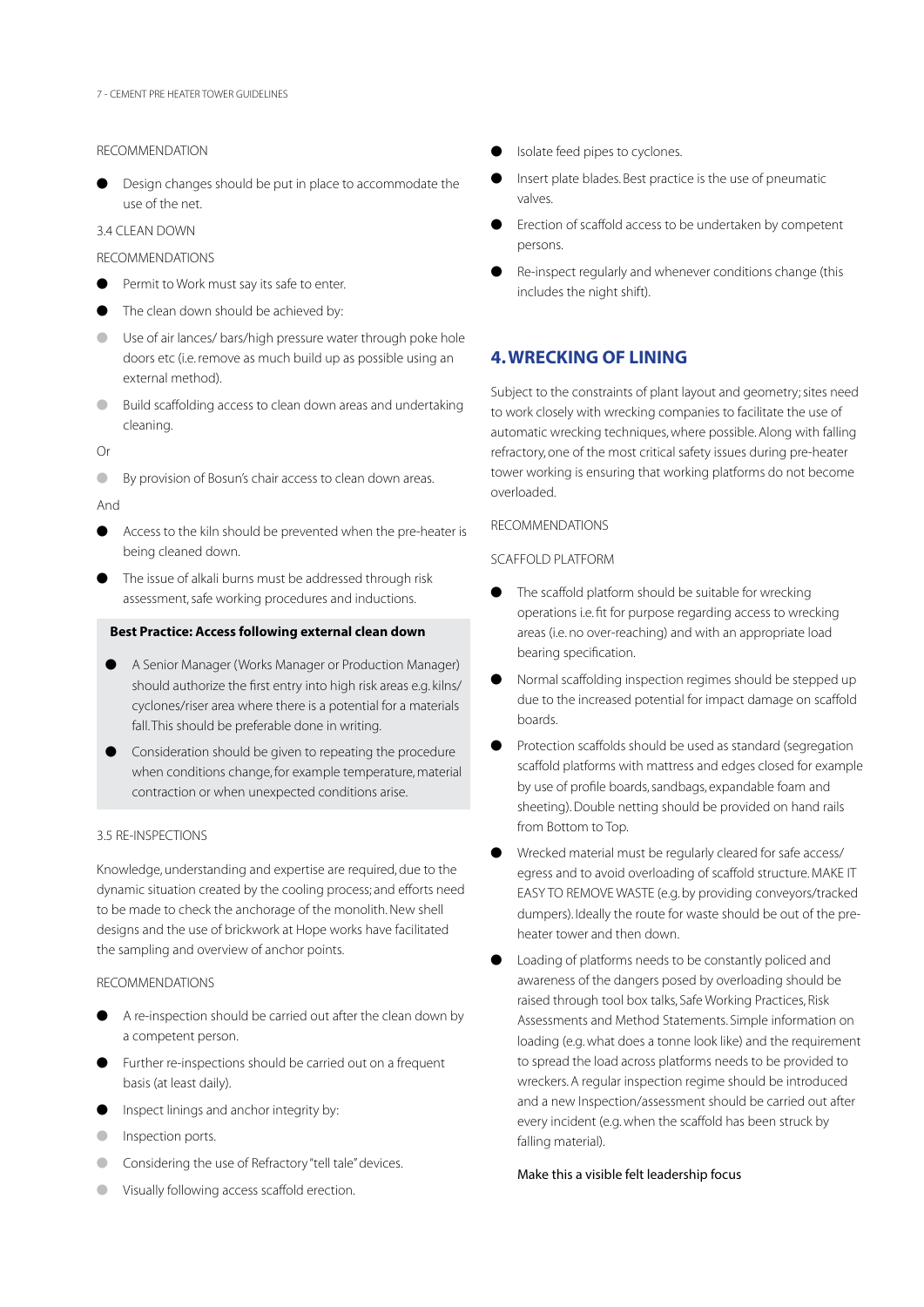# Wrecking of areas

- Wrecking to be carried out by competent person(s).
- Provide separate access for services (hoses etc.) and people.
- $\bullet$  Tools and equipment must be in serviceable condition. Hose and whip checks are mandatory.
- **I** Utilise mechanical wrecking where reasonably practicable.
- Minimise hand wrecking/use of vibration equipment.
- Rotation of people wrecking to minimise exposure.
- PPE should be appropriate to the task and its use should be enforced.
- Work top down on wrecking process.
- Wrecking team to include watcher observing any change in other areas "loose materials".
- l Isolate wrecked areas from continuing work to allow different tasks to be carried out independently. There should be no overhead working without segregation/protection.
- Be aware of hazards created by the wrecking process for example, the exposure of old anchors (protruding steel).
- l Issues raised by jack hammering of monolithics e.g. noise, dust, hand arm vibration and PPE should be covered by the risk assessment and method statement.
- Refractory installers should be subject to regular safety audits/ inspections.

**OTHER** 

- **Provide protection against welding flash for others working in** the vicinity of welding activities.
- l Provide protection against welding fumes. (Forced air helmets are now seen as best practice for welders).
- l Provide local exhaust for welding fumes (also a consideration for refractory product spraying activities).

# 5. REFRACTORY INSTALLATION

Refractory installers/designers should be involved early in the in the planning stage and quality control procedures should be improved.

Alternative fuels will have an effect on the design and refractory products used. Refractory manufacturers are coming up with improved materials and clients will have to consider the various merits of increased use of pre-cast block, brick versus monolith; more Shotcrete applications: and work with them to develop robotic monolithic installation techniques.

#### RECOMMENDATIONS

- Clients to review quality control procedures to ensure that product quality and the quality of installation are adequately covered. This should include:
- The competence of installers (including installers of anchors).
- The specification for anchors (consider the use of 330 stainless anchors or ceramic anchors: and anchors with 'plate' attachments).
- **I** The quality of anchor installation.
- **In Product quality (e.g. are materials left over from the previous** year's work in date?).
- Consider issuing radios to refractory supervisors.
- Use a safe container such as a galvanized bucket for transporting anchors (they are supplied in Hessian sacks which often have holes in them as they have been dragged due to their weight. The anchors weigh 2 to 3 lb and poke through the sack, they can also fall out).
- Holding daily information meetings between client and installer would be advantageous to all.
- Promotion of a challenge culture by installers to prevent unsafe acts and conditions.
- l Hold pre/post installation site inspections to maintain housekeeping.

# 6. NEAR MISS/HITS

#### Reporting

The normal rules for successful near hit reporting need to be followed to encourage contractors to submit near hit reports, and sites need to lead by example, e.g. by maintaining high standards of housekeeping.

## **RECOMMENDATIONS**

- Site Managers should welcome the reporting of near hits as a valuable tool in preventing injury.
- Contractors should be encouraged to report near hits and they should be treated in the same manner as employees. Where 'no discipline' guarantees are in operation for employees who report near misses, consider extending them to contractors.
- The normal rules of successful near hit reporting schemes should be followed: keep it simple, make it easy to report incidents, do not hold reports against contractor, ensure prompt action is taken, and provide feedback on the action that was taken. If necessary, open up confidential whistle blowing hotlines to contractors.